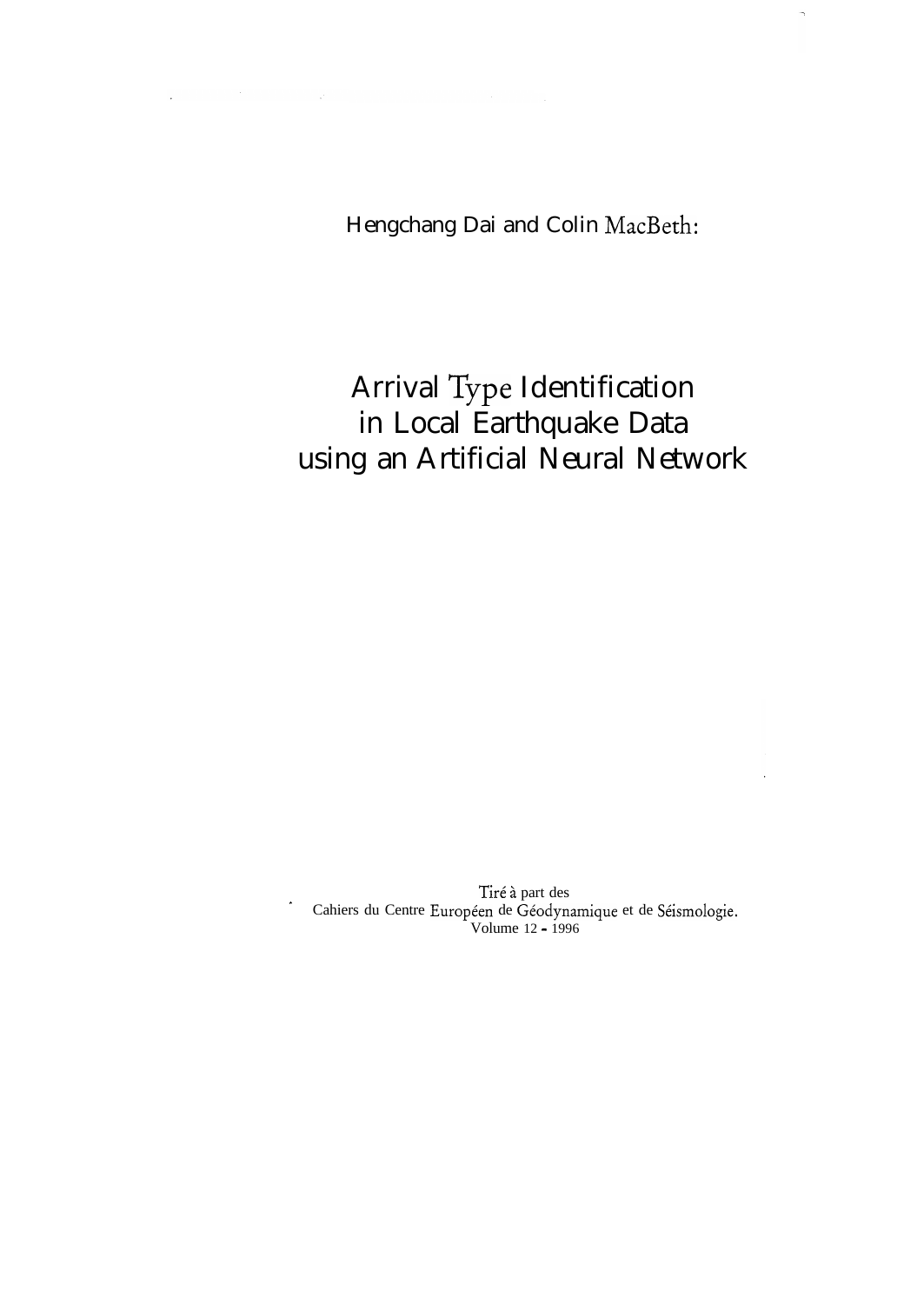## **' ARRIVAL TYPE IDENTIFICATION IN LOCAL EARTHQUAKE DATA USING , AN ARTIFICIAL NEURAL NETWORK**

Hengchang Dai<sup>1,2</sup> and Colin MacBeth<sup>1</sup>

<sup>1</sup> British Geological Survey *Murchison House, West Mains Road. Edinburgh EH9 3LA Scotland, UK.* <sup>2</sup> Department of *Geology and Geophysics. University of Edinburgh. Edinburgh EH9 3JW, Scotland. UK.* 

## **ABSTRACT**

i

A preliminary study is performed to test the ability of an artificial neural network (ANN) to identify seismic arrival types from local earthquake data after they are picked. This is achieved using the degree of polarization (DOP) for a segment of three-component time series, as the ANN input. The ANN was designed to classify arrivals into three groups: P-arrivals, S-arrivals and noise, corresponding to the maximum output of the output nodes. The ANN was trained with nine groups of segments of  $P$ - and s-arrivals and noise. 327 pre-triggered recordings from a station in a local earthquake network are firstly processed by an ANN picker for all possible P- and S-arrivals and measured their onset times. Segments of the DOP are selected according to these onset and then fed into the trained ANN. Compared with manual analysis, the trained ANN can correctly identify 84% P-arrivals and 63% S-arrivals. Its performance has inherent limitations due to the complexity of DOP patterns which cannot be improved by simply adding new training datasets. The example is shown that the ANN trained with data from one station fails to deal with seismic data from another station as the DOP patterns are station-dependent. This limitation shows that selecting the input information is critical. The ANN has potential as a tool to identify the arrivals type automatically but needs to be associated with other information.

**Keywords:** artificial neural network, seismic arrival identification, degree of polarization.

# **1. INTRODUCTION**

The most important procedure of analysing earthquake events is the estimation of the arrival times of the primary (P) and secondary  $(S)$  waves, as these measurements form the basis of subsequent analysis schemes employing processing for event location, event identification, source mechanism analysis and spectral analysis. These tasks are often performed by the trained analyst who manually picks arrival times according to his individual experience, involving an intensive amount of pattern recognition. With the increase in the number of digital seismic networks being established worldwide, there is a pressing need to provide an automatic alterative, which is more reliable, robust, objective and less time-consuming.

The estimation of arrival times includes two steps: 1) arrival picking which is a reliable and accurate estimation of the onset time of a definite seismic arrival; 2) arrival identification which classifies individual arrivals into categories relating to their polarization, their amplitude and the nature of their propagation. A great deal of effort, stretching back several decades. has been devoted to the automation of arrival picking (Allen, 1982; Bache et al, 1990; Bear and Kradolfer, 1987; Chiaruttini, Roberto and Saitta, 1989; Chiaruttini and Salemi, 1993, Dai and MacBeth, 1995; Houliston, Waugh and Langhlin, 1984; Jowsig, 1990, 1995; Jowsig and Schulte-Theis, 1993; Kracke. 1993; Klumpen and Jowsig, 1993. Pisarenko, Kushnir and Savin, 1987; Takanami and Kitagawa, 1988, 1993). Identifying arrival types is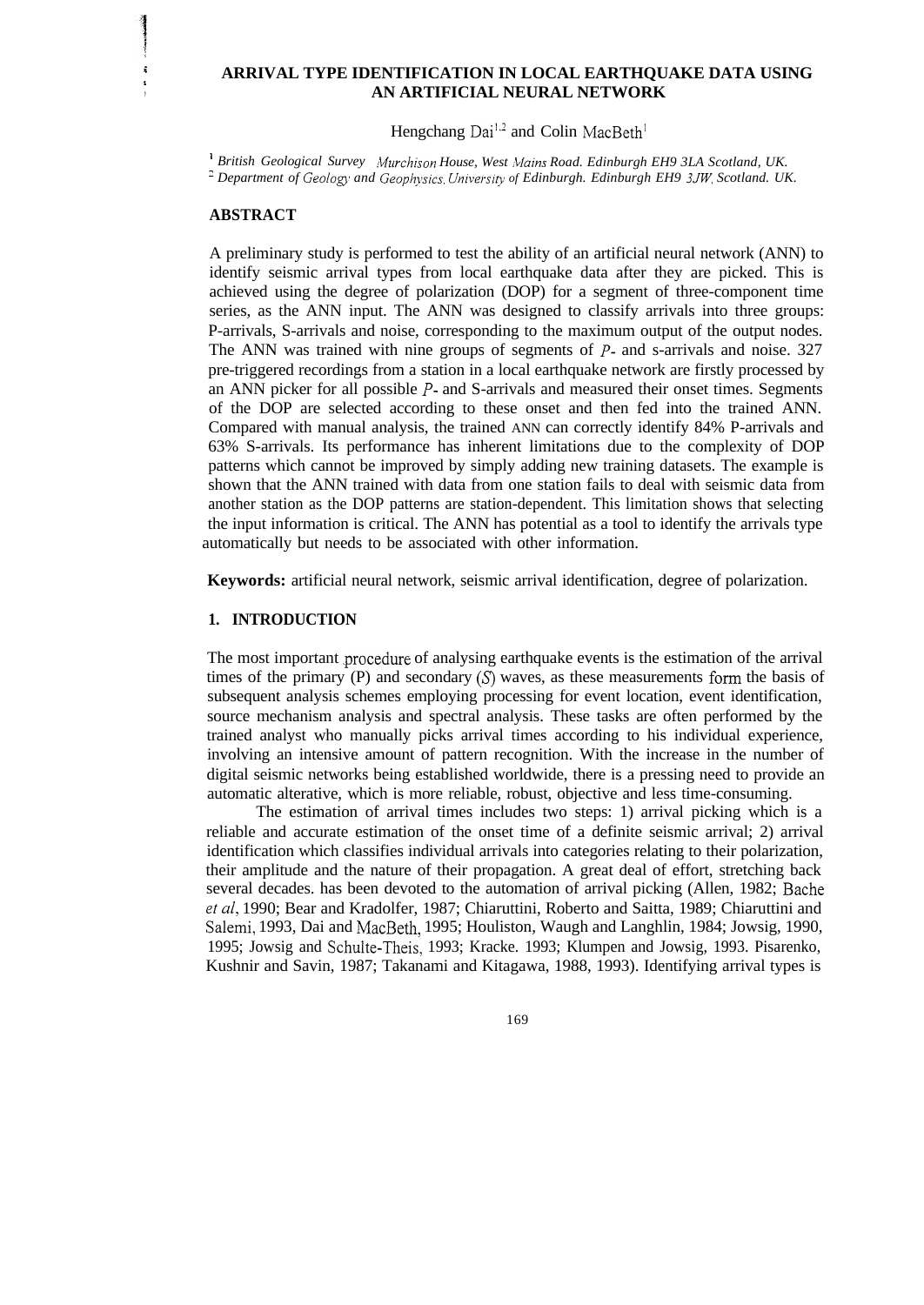more difficult than picking their onset time and still is an unresolved problem. For a seismic network, arrival identification based on horizontal velocity from an f-k filter can provide a major simplification of the interpretation task (Mykkeltveit and Bungum, 1984; Bache *et al.*) 1990; Kvaerna and Ringdal, 1992). Der, Baumgardt and Shumway (1993) have investigated the feasibility of adaptive; automatic recognition of regional arrivals by a wavefield extrapolation scheme for data from a mini-array. However for single station data, there are few methods which can be used to pick special type arrivals. Roberts, Christoffersson and Cassidy (1989), based on the auto- and cross-correlations of the three orthogonal components within a short time window, detect the arrival of a *P-wave* or a linearly polarized S-wave. Cichowicz (1993) developed a S-phase picker which depends on a well defined pulse of the first-arrival P-wave. In this paper, we will introduce an artificial neural network (ANN) approach to the identification problem.

## **2. THE LOCAL EARTHQUAKE DATA**

In this work, real earthquake data are used to design and test an ANN approach. The data are local earthquake events recorded at station DP which is located near the centre of the TDP3 seismic network and station AY which is on the edge of the TDP3 seismic network (Lovell, 1989) between April 1984 and December 1984. Several hundred local earthquakes are recorded on three-component seismometers at a 1Oms sampling interval. These recordings are not continuous and are triggered by a digital system (Evans et *al.* 1987). All are local, with depths from  $2km$  to  $14km$  and epicentral distances less than  $30km$  from the stations, and most are closer to station DP than to station AY. For these local events, we identified predominant *Pg* and Sg waves in the seismogram records. Most events have magnitudes  $(M<sub>L</sub>)$  between -0.3 and 1 .O, and possess a wide distribution of signal-to-noise ratio (SNR) which are shown in Fig. 1 for the complete dataset. All SNRs lie between 1 and 200, with station DP being of higher fidelity than station AY. Not all of these recording can be used due to following reasons. Some events were not earthquakes and some small earthquakes, recorded on Station DP or AY, were not confirmed by network data. These recordings are discarded by comparing with network data. In some cases, the seismometers did not function properly and either one or two components were inactive or possessed high amplitude noise so that some of the three component sets were incomplete; and some recordings have excessive noise preceding the events or ringing throughout the record which produce many false alarms. Here we manually selected the recordings in which the earthquake event has been confirmed by the seismic network data. We must be aware that our statistics will appear more successful than if this procedure had been applied to all the data irrespective of quality. In total, 327 recordings in station DP and 282 recordings in station AY were selected respectively for further processing. We can visually pick 333 P-arrivals and 317 S-arrivals at DP and 283 P-arrivals and 261 S-arrivals at AY. All these recordings were processed by an ANN arrival picker (Dai and MacBeth, 1995) to measure the onset times of all possible *P-* and S-arrivals. Compared with the manual analysis, the ANN picks 326 (97%) P-waves and 286 (92%) S-waves at station DP and 242 (87%) P-waves and 235 (90%) S-waves at station AY.

# **3. THE DEGREE OF POLARIZATION**

The identification of different arrival types is accomplished using a combination of the degree of polarization (DOP) of arrival and the vector modulus of its three-component motion. In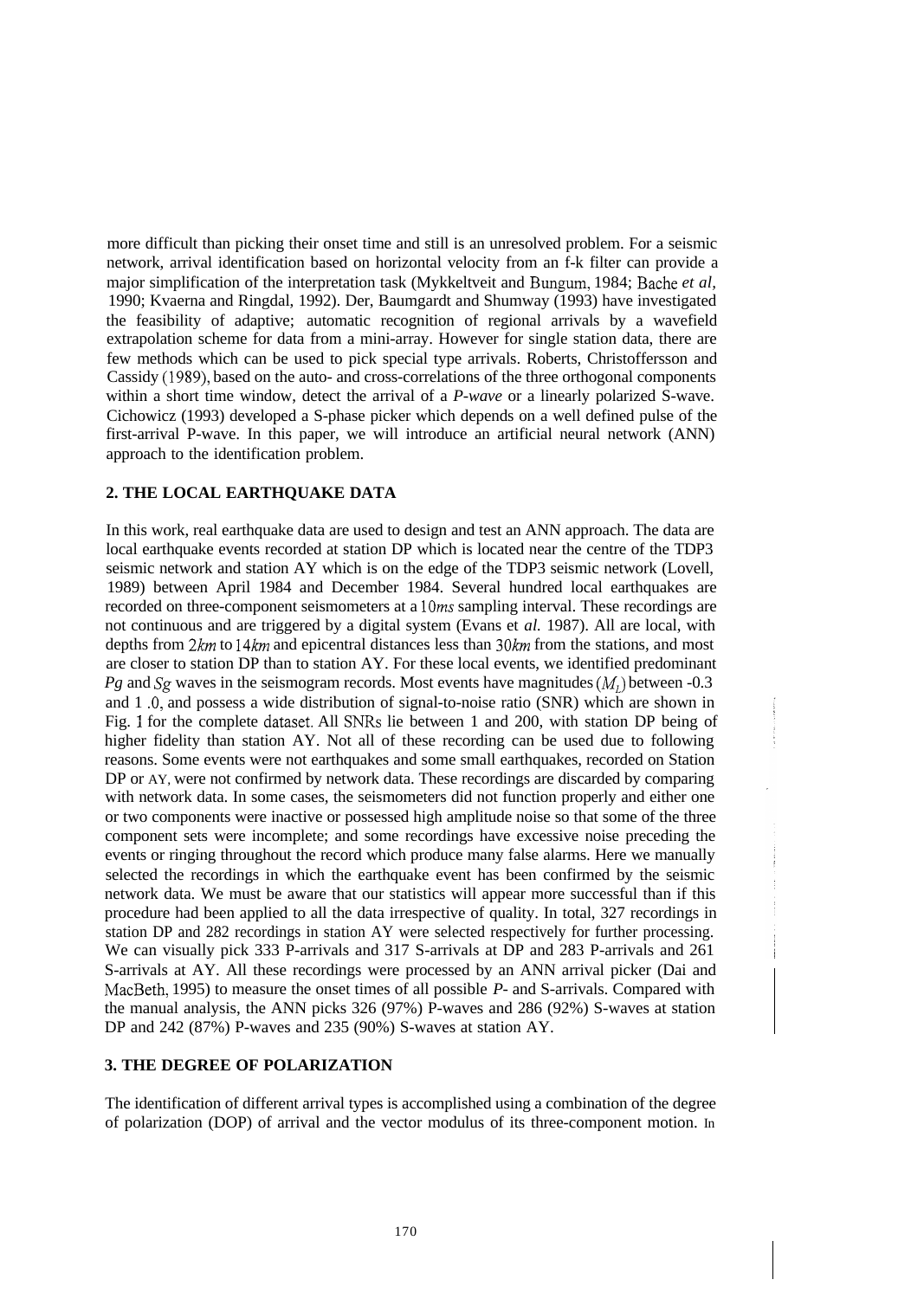

Figure 1 The distribution of signal/noise ration (SNR) of P-waves and S-waves in the dataset. SNR is defined as the ration between the maximum of modulus of the three component recordings before and after the onset time. Notation for SNR represents 1 for  $[1,2)$ , 2 for  $[2,3)$ ,  $\ldots$  . 10 for  $[10,20)$ ,  $\ldots$  and 100 for  $[100, 200)$ .

each single component, the seismic signals are strongly dependent on the source position and ray direction, which may otherwise give rise to a misleading interpretation. We must separate this dependency from the seismic recordings. In this paper, we input the DOP which is independent of the source position. The DOP is calculated from the covariance matrix of 3-C recordings which is a useful measure of the polarization of seismic signal (Samson, 1977; Cichowicz, Green and Brink, 1988; Cichowicz, 1993). The covariance matrix is defined as:

 $COV(X,X)$   $COV(X,Y)$   $COV(X,Z)$  $c = \text{COV}(Y,X) \text{ COV}(Y,Y) \text{ COV}(Y,Z)$ ;  $COV(Z,X)$  co  $V(Z,Y)$  co  $V(Z,Z)$ 

where the covariance is measured for N samples: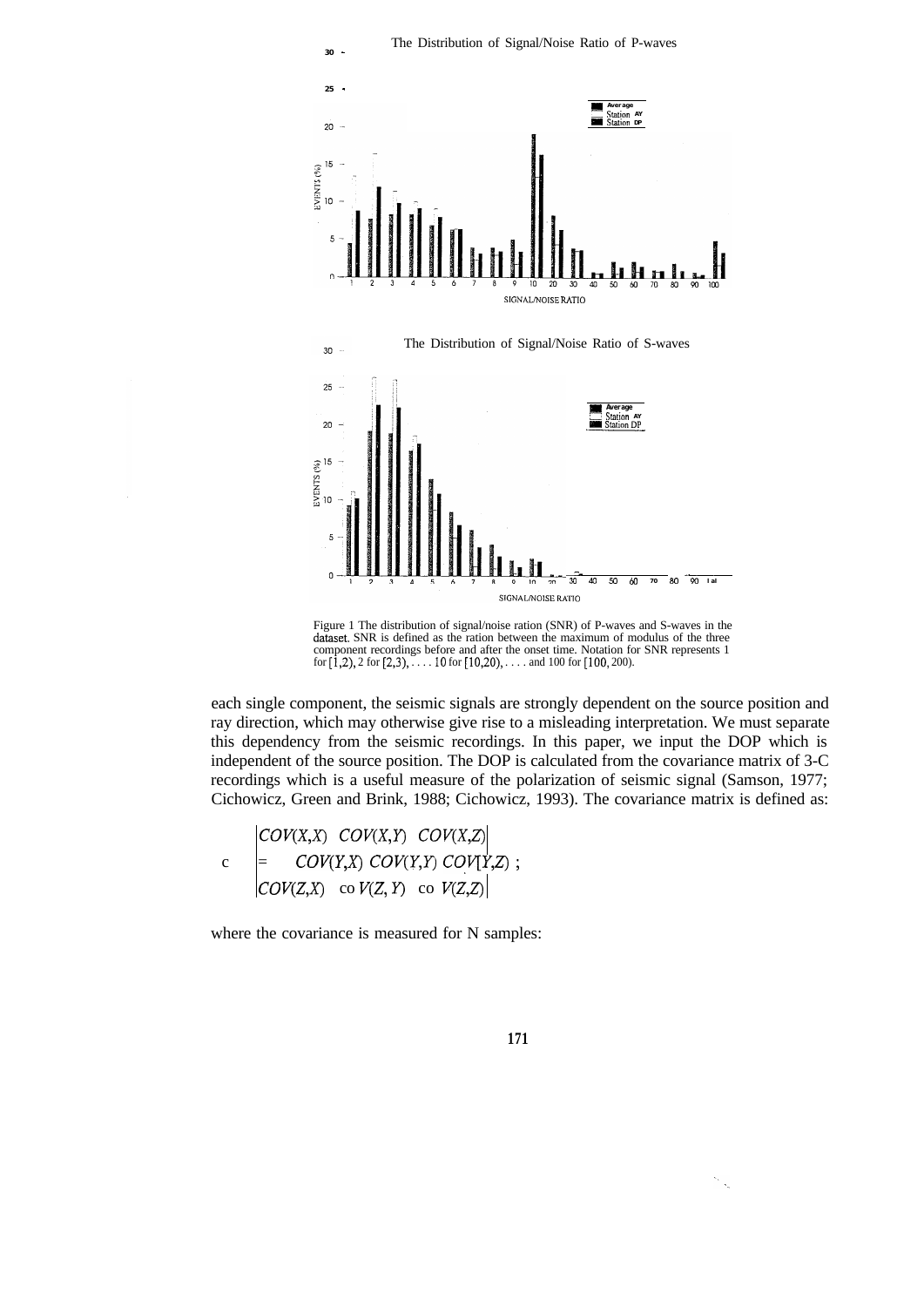$$
COV(X,Y) = \frac{1}{N} \sum_{i \in \mathcal{I}}^{N} (x_i - \overline{x})(y_i - \overline{y})
$$

where  $\bar{x}$  and  $\bar{y}$  are the average values of X and Y. N is determined from the signal predominant frequency (Cichowicz, 1993), which is ten samples in this case.

The diagonalization of the covariance matrix gives the principal axis of this matrix. The direction of polarization is measured by considering the eigenvector of the largest principal axis. This direction is parallel to the propagation direction for a P-wave and is perpendicular to the propagation direction for a S-wave in an isotropy medium. It is difficult to use this direction, related to the source position, as a decision parameter for arrival identification. Some parameters which are independent of the source location should be defined to extract the polarization properties. Samson (1977) defines the degree of polarization as:

$$
F(t) = \frac{(\lambda_1 - \lambda_2)^2 + (\lambda_2 - \lambda_3)^2 + (\lambda_3 - \lambda_1)^2}{2(\lambda_1 + \lambda_2 + \lambda_3)^2} = \frac{3trS^2 - (trS)^2}{2(trS)^2}
$$

where the  $\lambda_1$ ,  $\lambda_2$  and  $\lambda_3$  are eigenvalues of the covariance matrix of a moving window of width N samples; trS, defined as  $\lambda_1 + \lambda_2 + \lambda_3$ , is the trace of C and trS<sup>2</sup>, is defined as  $\lambda_1^2+\lambda_2^2+\lambda_3^2$ . This equation shows that the function can be calculated without having to diagonalize the covariance matrix. As these are independent of the coordinate system, they

also are independent of the source location and depend only on the polarization state. According to this definition, if only one eigenvalue is non-zero, then  $F=1$ , and the signal is linearly polarized; if all of the eigenvalues are equal. then  $F=0$ , and the signal can be considered as completely unpolarized or circularly polarized. Thus  $F(t)$  enables us to study the evolution of the degree of polarization (DOP).

For the data used, most P-arrivals have high values of F(t) and most S-arrivals have medium or low values of  $F(t)$ . Fig. 2 shows an example. The patterns of polarization are too complex to find



Figure 2. The degree of polarization and three-component seismograms. Three vertical lines indicate the arrivals onset times of noise, a P-arrival and a S-arrival. The degree of polarization has a low value for the noise, a high value for the P-arrival and a middle value for the S-arrival.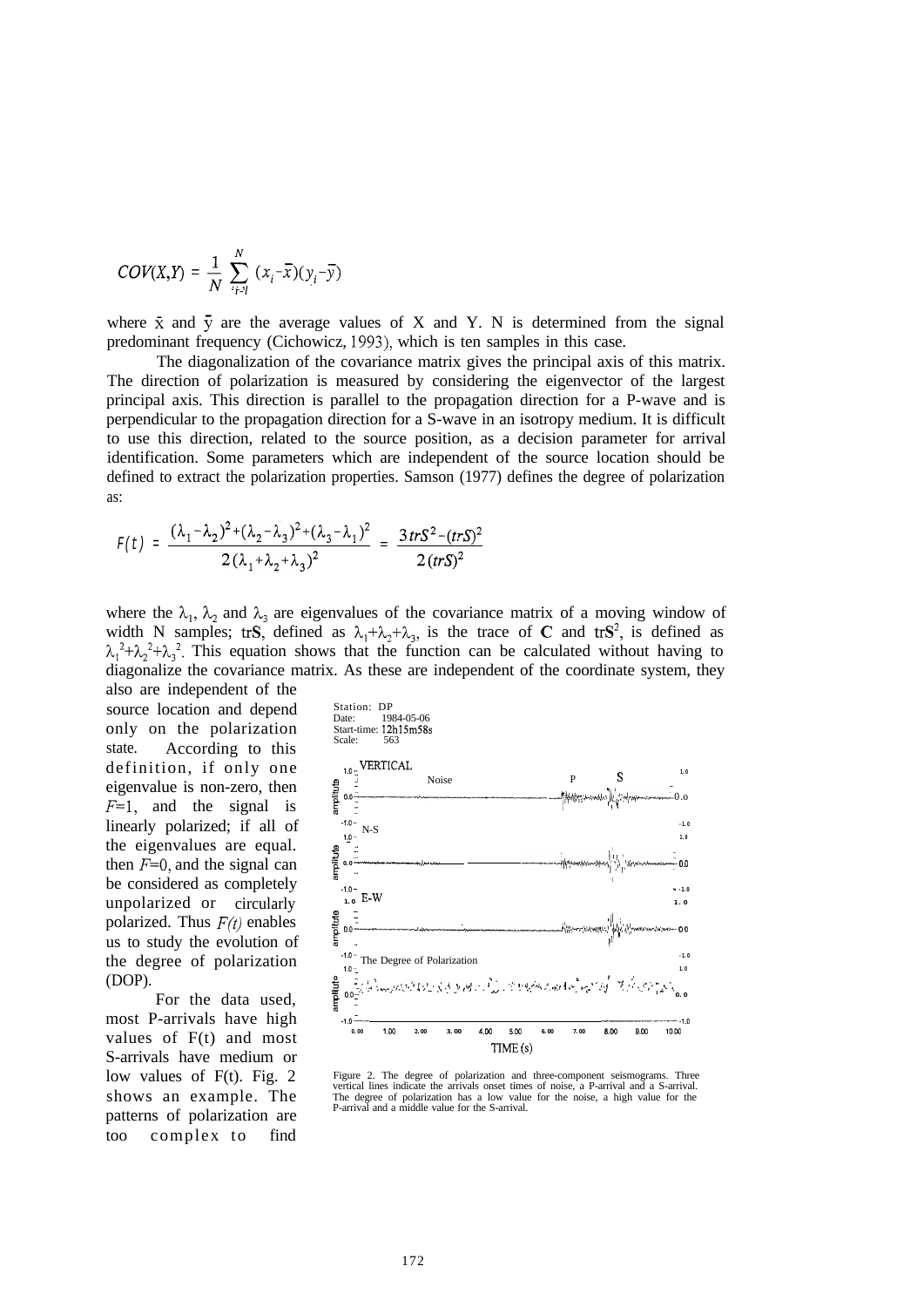threshold values to distinguish them. Most of the F(t) patterns of P-arrivals usually differ from those of S-arrivals. There are also some noise bursts whose F(t) patterns are similar to those from the seismic arrivals. Spikes manifest as special patterns in which F(t) is very high, near unity, with about ten point length and can be easily discarded by a conventional program. Comparing the data from Stations DP and AY, the F(t) patterns are different even for the same earthquake and arrival.

To calculate the degree of polarization, all three components must have the same frequency bandwidth, the same scale and the same noise level. If one of the three-components has a different property, the DOP is highly biased. In this case, even manual identification using only the DOP cannot be used. This particular definition of DOP does not take into account the signal intensity. Different arrival types not only have different polarization characteristics. but also have different amplitude characteristics. To take into account both polarization and amplitude information, we define a modified function of the DOP:

 $MF(t) = F(t) \times M(t)$ 

where M(t) is the smoothed relative function of modulus M(t), defined as  $[x(t)^{2}+y(t)^{2}+z(t)^{2}]^{1/2}$ , of 3-C recording in a window which is also independent of the source position. The normalization factor is taken from the window between the onset point and following ten points, in which the maximum is defined as unity. Note that  $MF(t)$  and  $F(t)$  may have slightly different patterns. MF(t) is now presented to the neural network in segments selected from a window in which the centre is the onset-time of arrival.

# **4. IDENTIFYING ARRIVAL TYPES USING AN ANN**

#### **4.1 ANN structure**

The ANN used in this study is a nonlinear, multilayer, feed-forward and back-propagation of error (Rumelhart, Hinton, and Williams, 1986). This is the most popular type of ANN in use today as it is well understood. It also incorporates a back-propagation learning algorithm, or *Delta Rule* which is usually used to train this type of ANN -- a good mathematical summary is given by Pao ( 1988).

This ANN has three layers, the input having 60 nodes, giving a MF(t) segment with a fixed 590ms (60 samples) length which is chosen to include several complete cycles of a wave. There are three nodes in the output layer to flag the result: the output is  $(1,0,0)$  for noise;  $(0,1,0)$  for a P-arrival; and  $(0,0,1)$  for a S-arrival in training. The number of hidden nodes depends on various factors such as input nodes, output nodes, system error, pattern error, and training samples. There is no fixed generic relationship between the number and these factors for this type of AhrN. However, we do know that in ANN learning, generalization is increased and memory is reduced by limiting the number of hidden nodes (Dowla, Taylor and Anderson, 1990). Too few hidden nodes will lead to a long learning or no convergence. In this case we chose ten hidden nodes after a process of trial and error with different training runs.

## **4.2 Training procedure**

As each segment of MF(t) is fed into the trained ANN, the output will be three values:  $o<sub>1</sub>, o<sub>2</sub>$ , and  $o<sub>3</sub>$ . If the segment is the same as the training segment, the output will be perfectly  $(1,0,0)$  for noise;  $(0.1,0)$  for the P-wave; and  $(0,0,1)$  for the S-wave. For non-training segments, the output  $(o_1, o_2, a_3)$  is the measurement of similarity between the new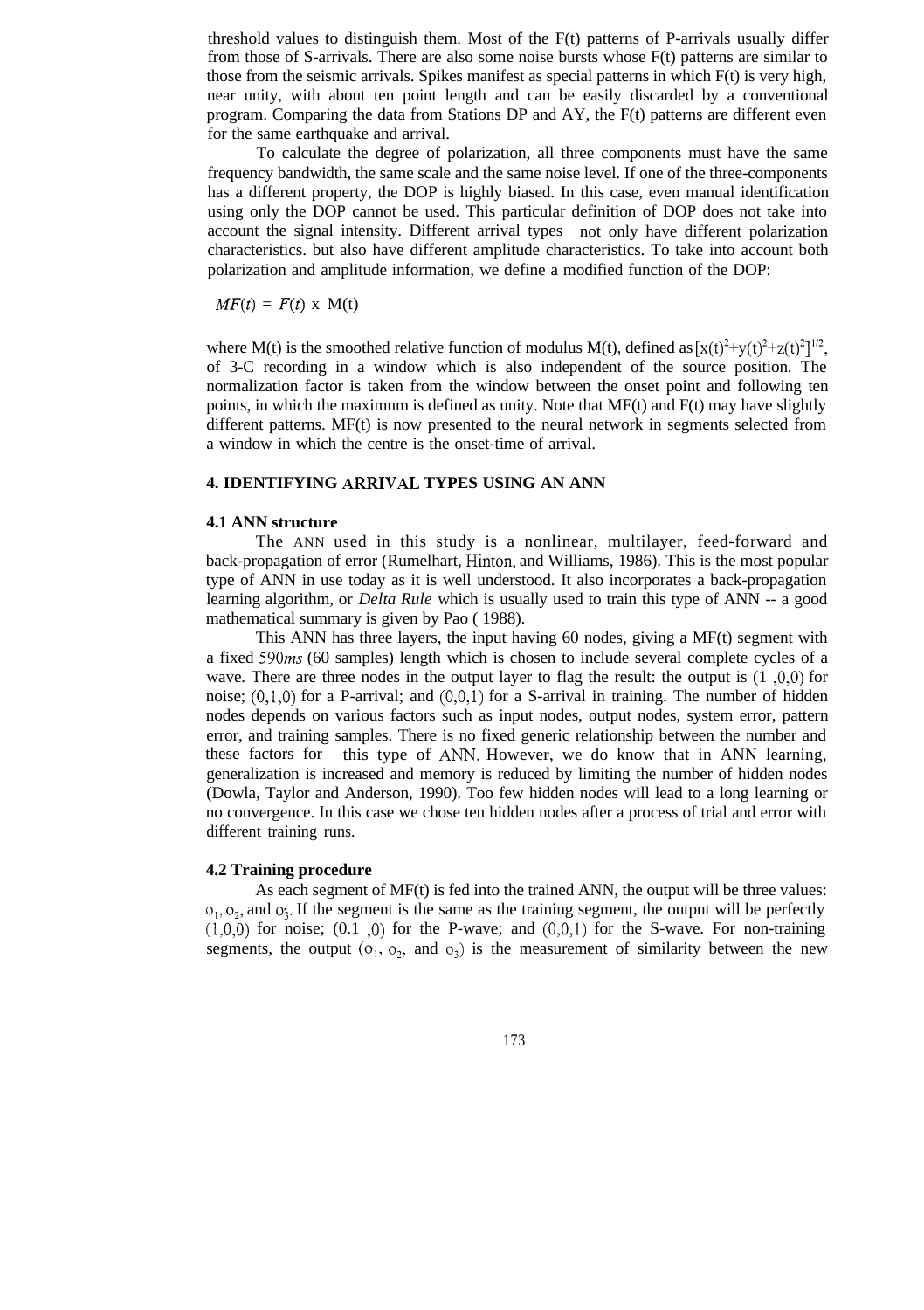segment and training segment. To identify segment types, we simply seek the maximum of the three outputs  $(o, o<sub>2</sub>, 0)$ . If  $o<sub>1</sub>$  is the maximum, this segment belongs to the noise category; if  $o_2$  is the maximum, it belongs to the P-wave; and if  $o<sub>3</sub>$  is the maximum, it belongs to the S-wave. This method is also applied to some segments which are far different from training segnrnents and have low outputs.

In this procedure, only a small number of recordings from station D? are used to train the ANN and the remainder to test its performance. The ANN performance depends on the training datasets, if we use incorrect or inconsistent data to train the ANN, we cannot expect it to give a correct answer for new data. P- and S-arrivals with similar MF(t) patterns should be avoided. At the beginning of training, we select only three MF(t) segments for noise, P- and S-arrivals. Using manual analysis results, we select another three segments, to combine with the former training segments, to train again. This procedure is repeated until the performance of the trained ANN cannot be improved by increasing the training dataset or we are satisfied by its performance. Fig. 3 shows all training segments of MF(t) used in this particular study.



Figure 3. Nine group of  $MF(t)$  segment of noise, P-waves ar S-waves. The arrows indicate the adjusted onset times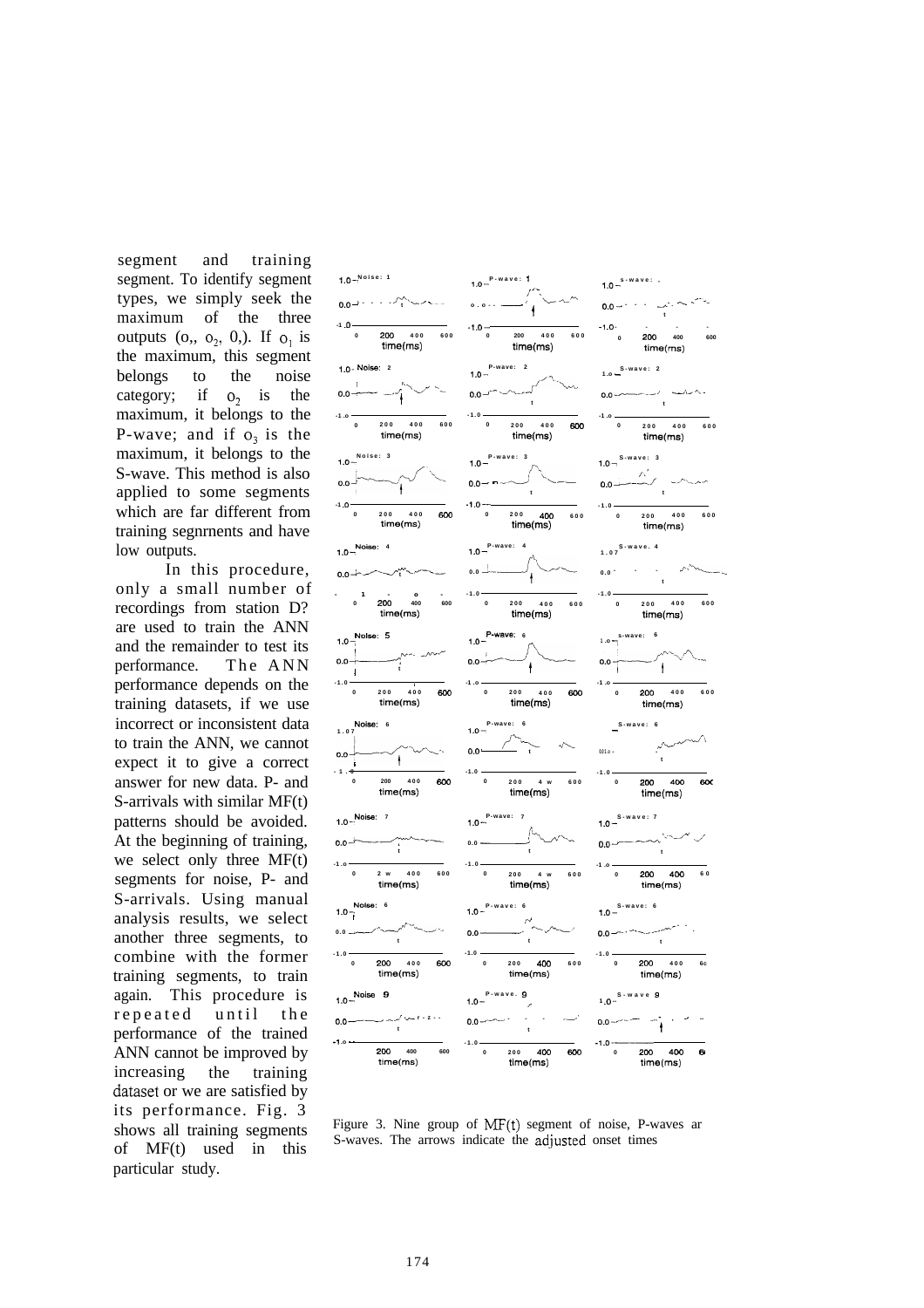#### **4.3 Testing procedure**

Here we focus on the data from station DP. Unlike our earlier ANN arrival picking, the ANN is not used as a filter to deal with an entire seismic trace, but arrival segments are input which are picked previously.

The results are time-sensitive and a small shift in segment can greatly Table 1: The performance of the ANN trained with 9 onset-times of picked arrivals have errors, we must adjust the onset time to ensure the performance of the trained ANN is not affected bv the onset time error. For each  $MF(t)$ segment, we set the first local maximum after the onset-time on the centre of the segment. To test the trained ANN performance, we input all the pre-picked arrival segments into this neural network.

## 4.4 **The performance of the trained ANN**

For a three-layer ANN with 60, 10, 3 nodes, the final training was taken by using 27 training segments (nine noise, nine P-arrivals and nine S-arrivals). Training takes 1422 iterations, about 1.5 minutes on a VAX 4000. Table 1 shows the performance of the final trained ANN, with Fig. 4 displaying an example of correct identification. However, if we use this to deal with Station AY, it only identifies 43% of P-arrivals and 41% of S-arrivals<br>
since many P-arrivals have low  $\frac{g}{\overline{g}}$ <br>
values of F(t) and most of S-arrivals have high values of  $F(t)$  which is  $\frac{10^{-3}}{10^{-3}}$ contrary to the training. Another  $\frac{10}{2}$ .<br>ANN is needed to specifically  $\frac{10}{4}$ . ANN is needed to specifically  $\frac{5}{5}$   $\frac{1}{5}$ 

Table 2 shows a comparison of three trained ANNs with different datasets. As the datasets increase, P-arrivals improves, but the performance for identifying S-arrivals and noise becomes

effect the output. Because the groups of training segments. The ANN has 60 input nodes.

|              | P-arrivals<br>(326) | S-arrivals<br>(286) | Noise<br>(146) |
|--------------|---------------------|---------------------|----------------|
| P-arrivals   |                     | 84% (274) 20% (58)  | $10\%$ (16)    |
| S-arrivals   | 11% (35)            | 63% (180)           | 42% (62)       |
| <b>Noise</b> | 5% (17)             | 17% (49)            | 47% (69)       |

Station: DP<br>Date: 198 Date: 1984-05-3 1 Start-time: 09h23m36s<br>Scale: 373





the performance for identifying Figure 4. Three component seismograms, the vector modulus, and the degree of polarization of a local earthquake. Three vertical lines indicate the arrival onsets of noise, a P-arrivals and a S-arrival. The ANN correctly identifies them with its output (1.1, 0.0, -0.1), (0.0, 1.0, -0.1) and -0.1, 0.6, 1.1) respectively.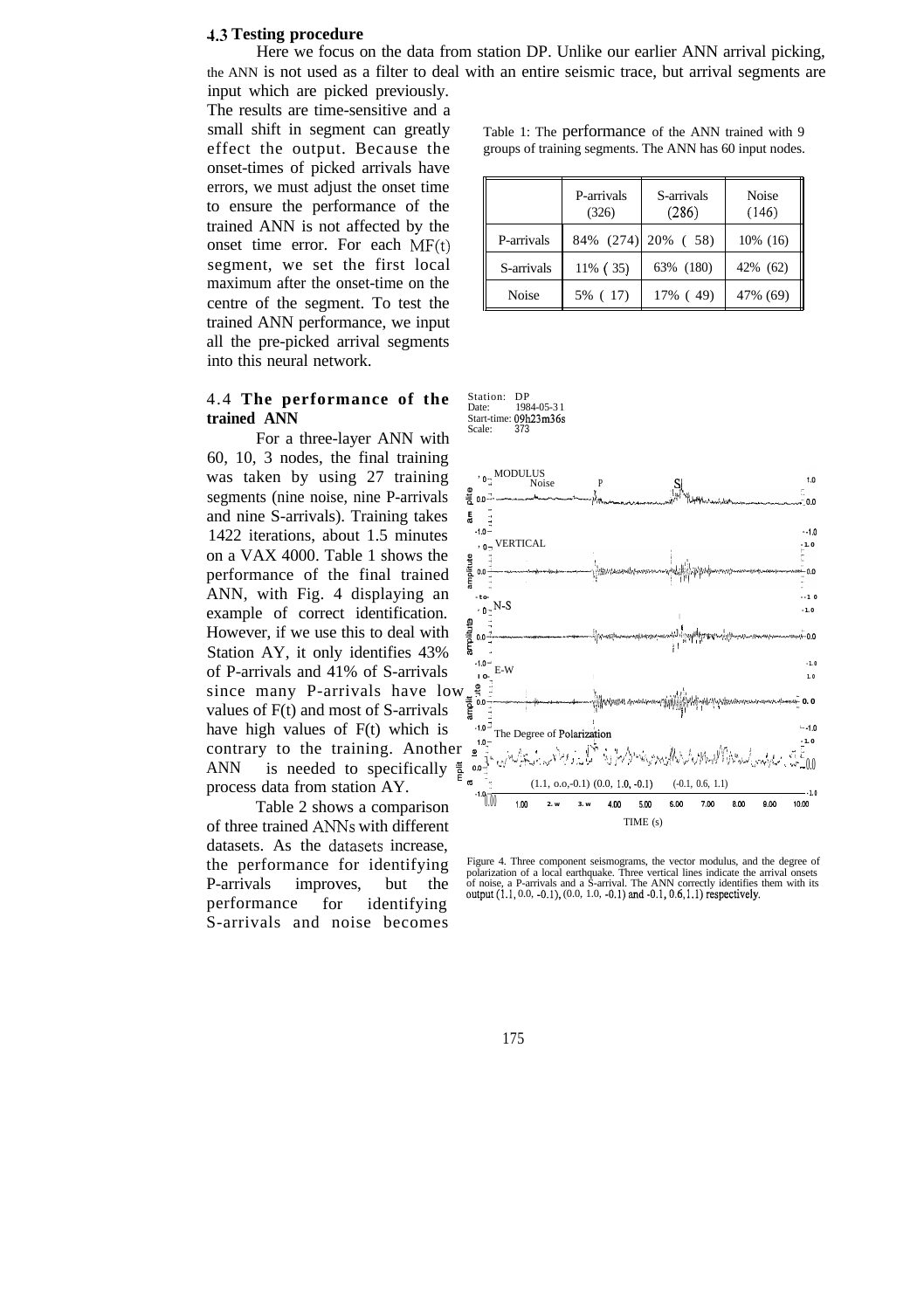worse. This is due to the complexity of the MF(t) patterns.  $MF(t)$  patterns of  $P$ waves are more typically alike, and  $MF(t)$  patterns of  $S$ waves are quite different. In addition, some P-arrivals, S-arrivals and noise have similar MF(t) patterns. If we use such a P-arrival pattern to train the ANN, the trained ANN will generate all them as P-arrivals regardless of what they are. It seems that using the MF(t) alone is not enough to solve this problem. Other properties, for example, the direction of polarization, or some other methods, such as an expert system, may be needed.

We also investigated the sensitivity to the input segment length as this decides the ANN structure. Various input nodes were tested, between 50 and 70 nodes, retaining the same hidden nodes and output nodes. The training procedure is the

Table 2: The comparison of the performances of three ANNs trained with different training dataset Only correct identification oercentage are shown. The best performance is with 9 training groups

|                    | P-arrivals | S-arrivals | <b>Noise</b> |
|--------------------|------------|------------|--------------|
| 8 training groups  | 82%        | 58%        | 51%          |
| 9 training groups  | 84%        | 63%        | 47%          |
| 10 training groups | 87%        | 59%        | 38%          |

Table 3: The comparison of the performance of the ANN with different input nodes trained with nine groups of segments. Only correct identification percentages are shown in this table. The best performance is from the ANN with 60 input nodes.

|                | P-arrivals | S-arrivals | <b>Noise</b> |
|----------------|------------|------------|--------------|
| 50 input nodes | 89%        | 45%        | 47%          |
| 60 input nodes | 84%        | 63%        | 47%          |
| 70 input nodes | 88%        | 44%        | 48%          |

same: beginning with one group of training segments and increasing to nine groups. The training segments are different for these three ANNs due to their different performance at every training stage (Table 3). On balance, the ANN with 60 input nodes has the best performance. From this a rough guideline is suggested: the segments should include several complete cycles of a wave. This reflects the general observation that network architecture must be specifically tailored to individual applications. Further optimization is required to adapt to particular event types.

# **5. CONCLUSIONS**

An ANN is used as a tool to identify P- and S-arrivals from local earthquake data, using the polarization state of three-component records. Our results demonstrate that an ANN trained using a small subset of the data can identify? most P-arrivals (84%) and S-arrivals (63%) simultaneously. This high performance, combined with the advantage of not requiring programs to construct special variables and parameters with complicated mathematics: suggest that the ANN is a natural choice for such applications. The method is adaptive, and training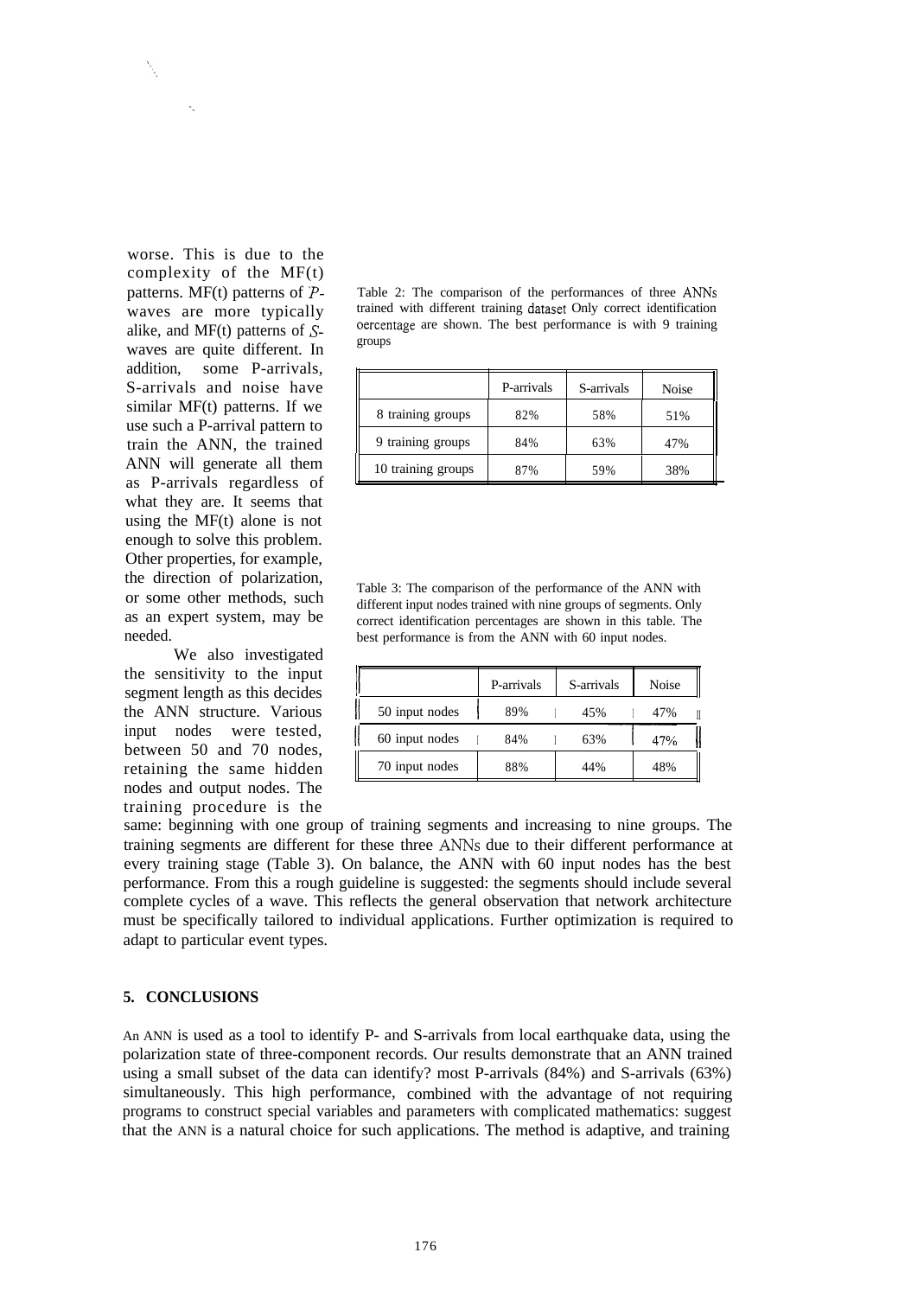sets can be altered to enhance particular features of different datasets. Adding new training datasets and retraining an ANN is easy and quick, and can improve its performance. However it also appears to have a limitation due to the inter-station complexity of the DOP.

Although the training time can be long, especially as the ANN architecture becomes large, once trained the ANN is sufficiently quick to operate in most real-time applications. However. the ANN cannot be viewed as all encompassing, as the performance still depends upon the training set and **its ability to** predict cannot lie too far outside its experience. The exact boundaries of this behaviour have not yet been completely explored. Another limitation is in finding an optimal architecture for a particular application.

This work forms part of an ongoing programme of research to develop a fully automatic system for earthquake analysis. It is ultimately hoped to integrate other ANN units into a processing flow for record editing and event classification.

# **ACKNOWLEDGEMENTS**

This research was sponsored by the **Global** Seismology Research Group (GSRG) at the British Geological Survey (BGS), Edinburgh. and is published with the approval of the Director of BGS. We thank Dr. Chris Browitt, Programmes Director of BGS, Mr. Terry Turbitt, Programmes Manager of GSRG, Dr. David Booth and Mr. John Love11 for supplying the earthquake data. Thanks are also extended to the staff and students of GSRG for their support and encouragement with this work.

## **REFERENCES**

- Allen, R. V., 1978, Automatic earthquake recognition and timing from single traces. *Bulletin of the Seismological Society of America,*  $68.1521 - 1532$ .
- Bathe, T. C., Bratt, S. R., Wang, J, Fung, R. M., Kobryn, C., and Given. J. W.. 1990, The intelligent monitoring system, *Bulletin of the Seismological Society of America,* 80,1833-1851.
- Bear, M. and Kradolfer, U., 1987, An automatic phase picker for local and teieseismic event. *Bulletin of the Seismological Society of America. 77, 1437- 1445.*
- Chiaruttini, C., Roberto, V.: and Saitta, F.. 1989, Artificial intelligence techniques in seismic signal interpretation, *Geophysical Journal International, 98, 223-232.*
- Chiaruttini, C. and Salemi, G., 1993, Artificial intelligence techniques in the analysis of digital seismograms, *Computer and Geosciences, 19, i49- I56*
- Cichowicz, A., Green, R., and Brink. A., 1988, Code polarization properties of high-frequency microseismic events, *Bulletin of the Seismological Society of America, 78,* **1297-** 13 18.
- Cichowicz, A., 1993, An automatic S-phase picker, *Bulletin of the Seismological Society of America, 83, 180-I 89.*
- Dai, H., and MacBeth, C., 1995, Automatic picking of seismic arrivals in local earthquake data using an artificial neural network. *Geophysical Journul International.* **120, 758- 774.**
- Der, Z., Baumgardt, D., and Shumway, R.. 1993. The nature of particle motion in regional seismograms and its utilization for phase identification. *Geophysical Journal Internationul, 115,* 1012-1024,
- Dowla. F. U:, Taylor. S. R., and Anderson. R. W., 1590, Seismic discrimination with artificial neural networks: preliminary results with regional spectral data, *Bulletin of the*